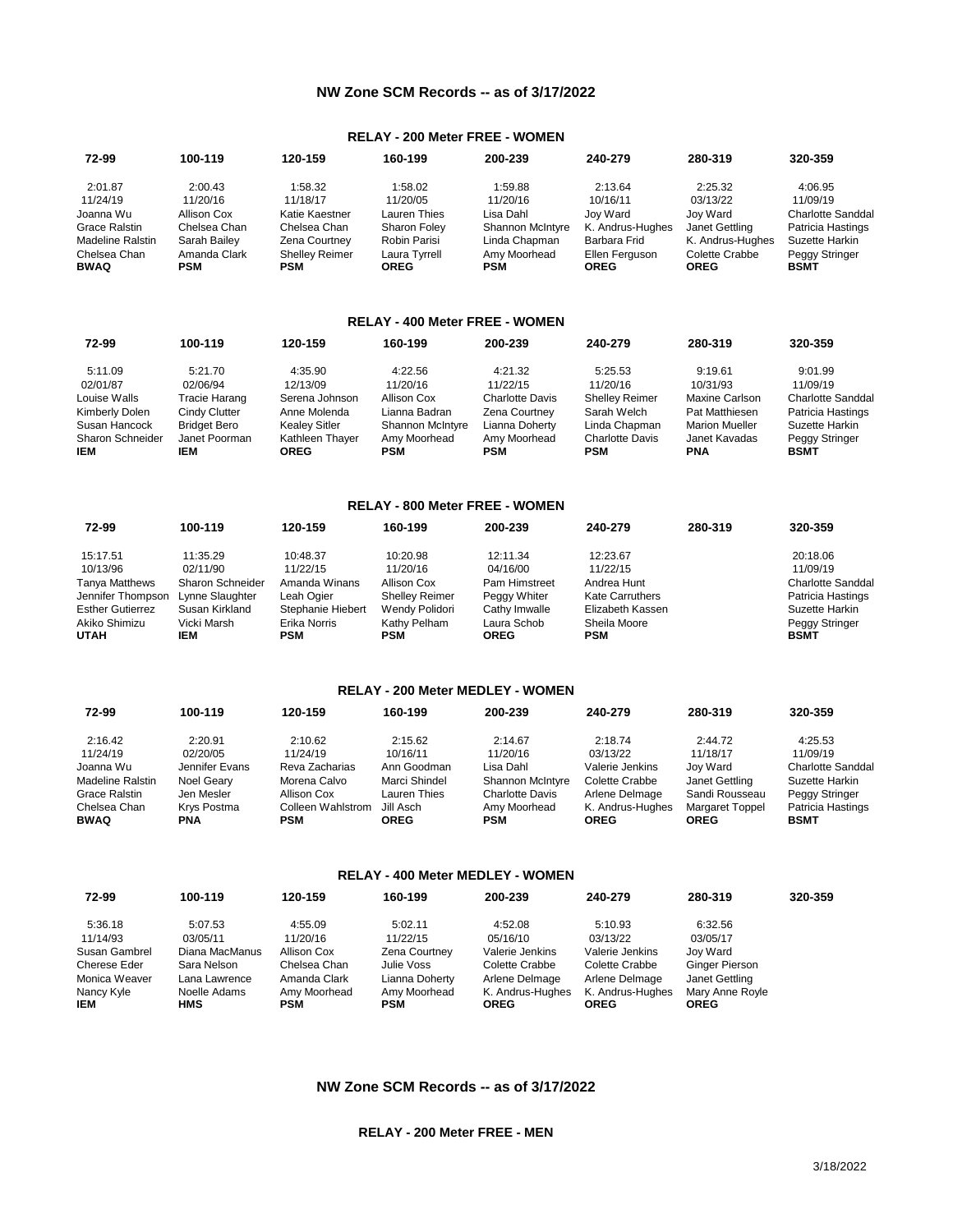| 72-99                                                                                                     | 100-119                                                                                                          | 120-159                                                                                                                 | 160-199                                                                                                                     | 200-239                                                                                                                | 240-279                                                                                                                 | 280-319                                                                                                            | 320-359                                                                                                                         |
|-----------------------------------------------------------------------------------------------------------|------------------------------------------------------------------------------------------------------------------|-------------------------------------------------------------------------------------------------------------------------|-----------------------------------------------------------------------------------------------------------------------------|------------------------------------------------------------------------------------------------------------------------|-------------------------------------------------------------------------------------------------------------------------|--------------------------------------------------------------------------------------------------------------------|---------------------------------------------------------------------------------------------------------------------------------|
| 1:52.82<br>01/25/15<br>Jordan Reid<br>Austin Clark<br>Jonathan Wrigley<br>Josh Pehrson<br><b>PSM</b>      | 1:40.89<br>10/20/12<br>Mark Urguhart<br>Chris Conroy<br>Cejih Yung<br>Chris Chapman<br><b>PNA</b>                | 1:40.64<br>06/24/94<br>Craig Mallery<br><b>Tom Seifts</b><br><b>Rick Peterson</b><br><b>Kameron Wells</b><br><b>PNA</b> | 1:41.76<br>04/28/13<br><b>Justin Slade</b><br>David Ashmore<br>Wes Edwards<br><b>Brad Bachulis</b><br><b>OREG</b>           | 1:44.87<br>11/20/16<br><b>Rick Cardoso</b><br>Carl Haynie<br>Dave Hannula<br>Mats Nygren<br><b>PSM</b>                 | 1:49.73<br>11/24/19<br><b>Rick Colella</b><br>Carl Haynie<br><b>Brad Hering</b><br><b>Daniel Phillips</b><br><b>PSM</b> | 2:10.44<br>11/24/19<br>Steven Peterson<br>Robert Pilger<br><b>William Hayes</b><br>John Baker<br><b>PSM</b>        | 2:35.71<br>12/05/99<br>Earl Walter<br><b>Gerald Huestis</b><br>Andrew Holden<br>Allan DeLay<br><b>OREG</b>                      |
|                                                                                                           |                                                                                                                  |                                                                                                                         | <b>RELAY - 400 Meter FREE - MEN</b>                                                                                         |                                                                                                                        |                                                                                                                         |                                                                                                                    |                                                                                                                                 |
| 72-99                                                                                                     | 100-119                                                                                                          | 120-159                                                                                                                 | 160-199                                                                                                                     | 200-239                                                                                                                | 240-279                                                                                                                 | 280-319                                                                                                            | 320-359                                                                                                                         |
|                                                                                                           | 3:56.39<br>11/22/15<br>Eric Williamson<br><b>Isaac C-Sandoval</b><br>Jakub Kotynia<br>Chris Conroy<br><b>PSM</b> | 3:46.23<br>06/24/94<br>Paul Sherman<br><b>Kameron Wells</b><br><b>Tom Seifts</b><br>Craig Mallery<br><b>PNA</b>         | 3:53.98<br>08/23/03<br>Paul Sherman<br><b>Rick Peterson</b><br><b>Tom Seifts</b><br><b>Craig Mallery</b><br><b>PNA</b>      | 3:56.31<br>11/19/16<br>Mike Self<br><b>Mark Frost</b><br><b>Brent Washburne</b><br>Scot Sullivan<br><b>OREG</b>        | 4:02.66<br>11/20/16<br>Donald Graham<br>Daniel Phillips<br>Dave Hannula<br><b>Rick Colella</b><br><b>PSM</b>            | 5:07.29<br>11/22/15<br>Jim Gross<br>Robert Pilger<br>Dick Peterson<br>Steven Peterson<br><b>PSM</b>                | 7:11.61<br>10/16/11<br><b>Milton Marks</b><br><b>Willard Lamb</b><br><b>Rupert Fixott</b><br><b>Robert Smith</b><br><b>OREG</b> |
|                                                                                                           |                                                                                                                  |                                                                                                                         | <b>RELAY - 800 Meter FREE - MEN</b>                                                                                         |                                                                                                                        |                                                                                                                         |                                                                                                                    |                                                                                                                                 |
| 72-99                                                                                                     | 100-119                                                                                                          | 120-159                                                                                                                 | 160-199                                                                                                                     | 200-239                                                                                                                | 240-279                                                                                                                 | 280-319                                                                                                            | 320-359                                                                                                                         |
| 10:01.91<br>02/12/89<br>Joe Kinney<br>John Cyr<br>Don Gibbs<br>Ryan Cooper<br>IEM                         | 8:23.60<br>10/20/12<br>Cejih Yung<br>Chris Chapman<br><b>Bruce Deakyne</b><br>Chris Conroy<br>PNA                | 8:55.93<br>10/13/96<br>Dennis Tesch<br><b>Brian Ward</b><br>Doug Fadel<br>Kyle Treadway<br><b>UTAH</b>                  | 8:30.69<br>12/10/16<br><b>Matthew Marceau</b><br><b>Matt Miller</b><br><b>Hardy Lussier</b><br>Scot Sullivan<br><b>OREG</b> | 8:50.25<br>12/13/09<br>Patrick Allender<br>David Hathaway<br>Stephen Kevan<br><b>Brent Washburne</b><br><b>OREG</b>    | 9:29.56<br>12/07/03<br>Steve Johnson<br>David Radcliff<br><b>Bob Bruce</b><br>Tom Landis<br><b>OREG</b>                 | 11:30.76<br>11/06/11<br><b>Robert Smith</b><br><b>Willard Lamb</b><br>Tom Landis<br>Kermit Yensen<br><b>OREG</b>   |                                                                                                                                 |
|                                                                                                           |                                                                                                                  |                                                                                                                         | <b>RELAY - 200 Meter MEDLEY - MEN</b>                                                                                       |                                                                                                                        |                                                                                                                         |                                                                                                                    |                                                                                                                                 |
| 72-99                                                                                                     | 100-119                                                                                                          | 120-159                                                                                                                 | 160-199                                                                                                                     | 200-239                                                                                                                | 240-279                                                                                                                 | 280-319                                                                                                            | 320-359                                                                                                                         |
| 2:00.40<br>01/20/90<br>Frank Warner<br>Greg Harrison<br>Steve Freeborn<br><b>Steve Schmidt</b><br>PNA     | 1:55.62<br>06/24/94<br>Robert Welcher<br>Kameron Wells<br>Paul Sherman<br><b>Craig Mallery</b><br><b>PNA</b>     | 1:52.31<br>11/22/15<br><b>Trever Gray</b><br>Jakub Kotynia<br>Brandon Vaughan<br><b>Isaac C-Sandoval</b><br><b>PSM</b>  | 1:56.89<br>04/15/12<br>Brent Washburne<br>Joaquin Romera<br>Benjamin Weston<br>Eric Wan<br><b>OREG</b>                      | 1:57.50<br>11/18/17<br>Carl Haynie<br><b>Rick Colella</b><br><b>Brad Hering</b><br>Mats Nygren<br><b>PSM</b>           | 1:57.52<br>11/20/16<br>Carl Haynie<br><b>Rick Colella</b><br>Donald Graham<br>Dave Hannula<br><b>PSM</b>                | 2:31.92<br>11/24/19<br>Stephen Fogg<br>John Baker<br>Steven Peterson<br>William Hayes<br><b>PSM</b>                | 3:00.90<br>12/05/99<br>Earl Walter<br><b>Gerald Huestis</b><br>Andrew Holden<br>Allan DeLay<br><b>OREG</b>                      |
|                                                                                                           |                                                                                                                  |                                                                                                                         | <b>RELAY - 400 Meter MEDLEY - MEN</b>                                                                                       |                                                                                                                        |                                                                                                                         |                                                                                                                    |                                                                                                                                 |
| 72-99                                                                                                     | 100-119                                                                                                          | 120-159                                                                                                                 | 160-199                                                                                                                     | 200-239                                                                                                                | 240-279                                                                                                                 | 280-319                                                                                                            | 320-359                                                                                                                         |
| 4:53.20<br>11/22/15<br>Michael Scott<br>Eric Williamson<br>Brandon Vaughan<br>Collin Matson<br><b>PSM</b> | 4:14.71<br>06/24/94<br>Robert Welcher<br>Kameron Wells<br>Paul Sherman<br>Craig Mallery<br>PNA                   | 4:05.69<br>11/22/15<br><b>Trever Gray</b><br>Jakub Kotynia<br><b>Todd Doherty</b><br><b>Rick Cardoso</b><br><b>PSM</b>  | 4:12.45<br>12/07/03<br>John Keppeler<br>John Hudson<br><b>Patrick Allender</b><br>Mike Tennant<br><b>OREG</b>               | 4:22.24<br>11/18/17<br>Carl Haynie<br><b>Daniel Phillips</b><br><b>Brad Jones</b><br><b>Rick Colella</b><br><b>PSM</b> | 4:23.96<br>11/20/16<br>Carl Haynie<br><b>Rick Colella</b><br>Donald Graham<br>Dave Hannula<br><b>PSM</b>                | 6:25.20<br>01/20/91<br>Earl Walter<br><b>Robert Morrison</b><br>Andrew Holden<br><b>Forbes Mack</b><br><b>OREG</b> |                                                                                                                                 |

## **NW Zone SCM Records -- as of 3/17/2022**

| <b>RELAY - 200 Meter FREE - MIXED</b> |          |          |          |          |          |          |          |  |  |  |
|---------------------------------------|----------|----------|----------|----------|----------|----------|----------|--|--|--|
| 72-99                                 | 100-119  | 120-159  | 160-199  | 200-239  | 240-279  | 280-319  | 320-359  |  |  |  |
| 1:57.10                               | 1:50.56  | 1:48.93  | 1:50.61  | 1:50.70  | 1:52.98  | 2:17.10  | 2:35.65  |  |  |  |
| 02/18/07                              | 11/24/19 | 10/16/11 | 11/20/05 | 11/20/16 | 11/22/15 | 11/24/19 | 03/10/19 |  |  |  |